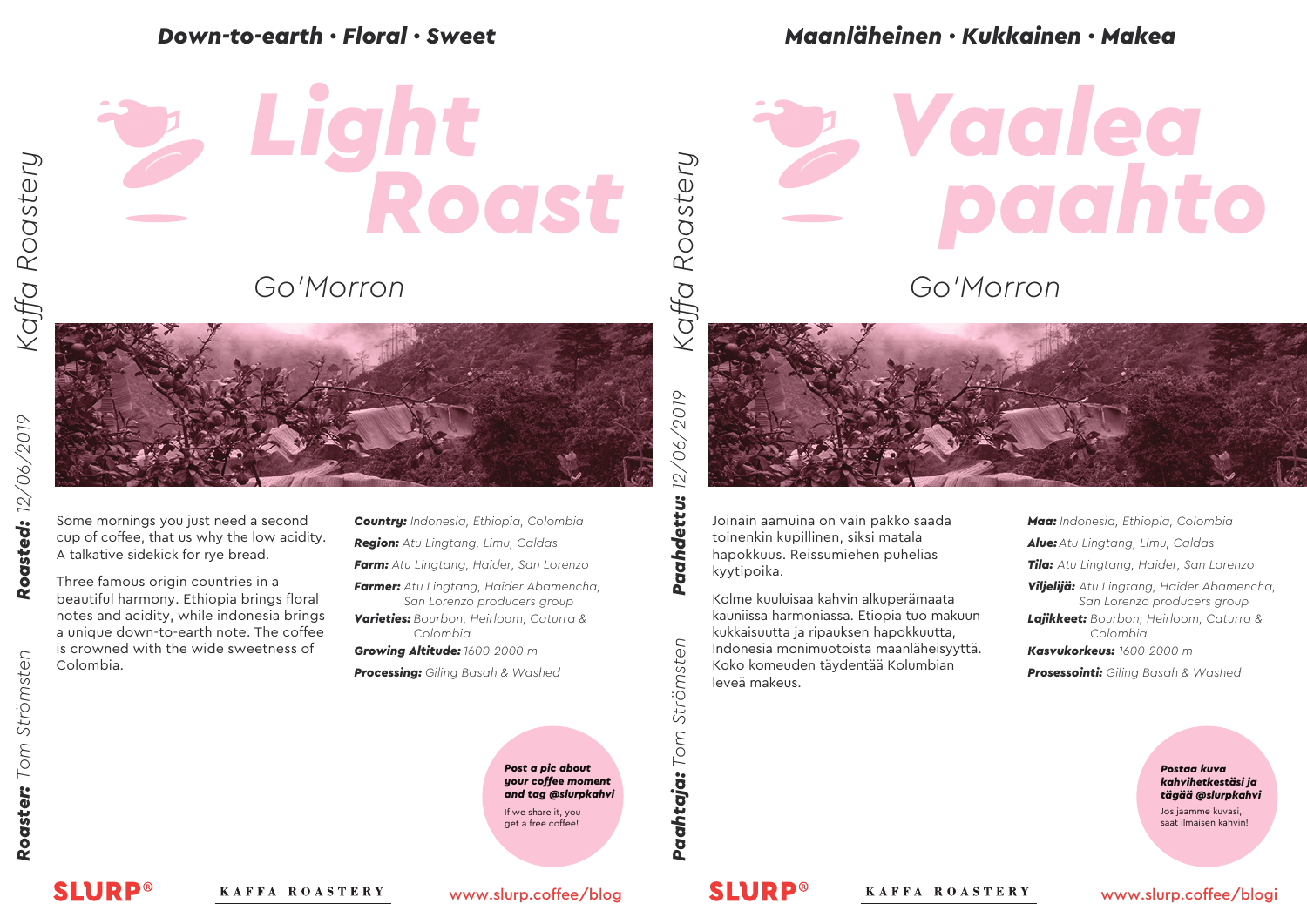#### *Down-to-earth · Floral · Sweet Maanläheinen · Kukkainen · Makea*

# *Roast Light*

#### *Go'Morron*



Some mornings you just need a second cup of coffee, that us why the low acidity. A talkative sidekick for rye bread.

Three famous origin countries in a beautiful harmony. Ethiopia brings floral notes and acidity, while indonesia brings a unique down-to-earth note. The coffee is crowned with the wide sweetness of Colombia.

*Country: Indonesia, Ethiopia, Colombia Region: Atu Lingtang, Limu, Caldas Farm: Atu Lingtang, Haider, San Lorenzo Farmer: Atu Lingtang, Haider Abamencha, San Lorenzo producers group*

*Varieties: Bourbon, Heirloom, Caturra & Colombia*

*Growing Altitude: 1600-2000 m Processing: Giling Basah & Washed*

> *Post a pic about your coffee moment and tag @slurpkahvi*

If we share it, you get a free coffee!

**SLURP®** 

#### KAFFA ROASTERY

#### www.slurp.coffee/blog